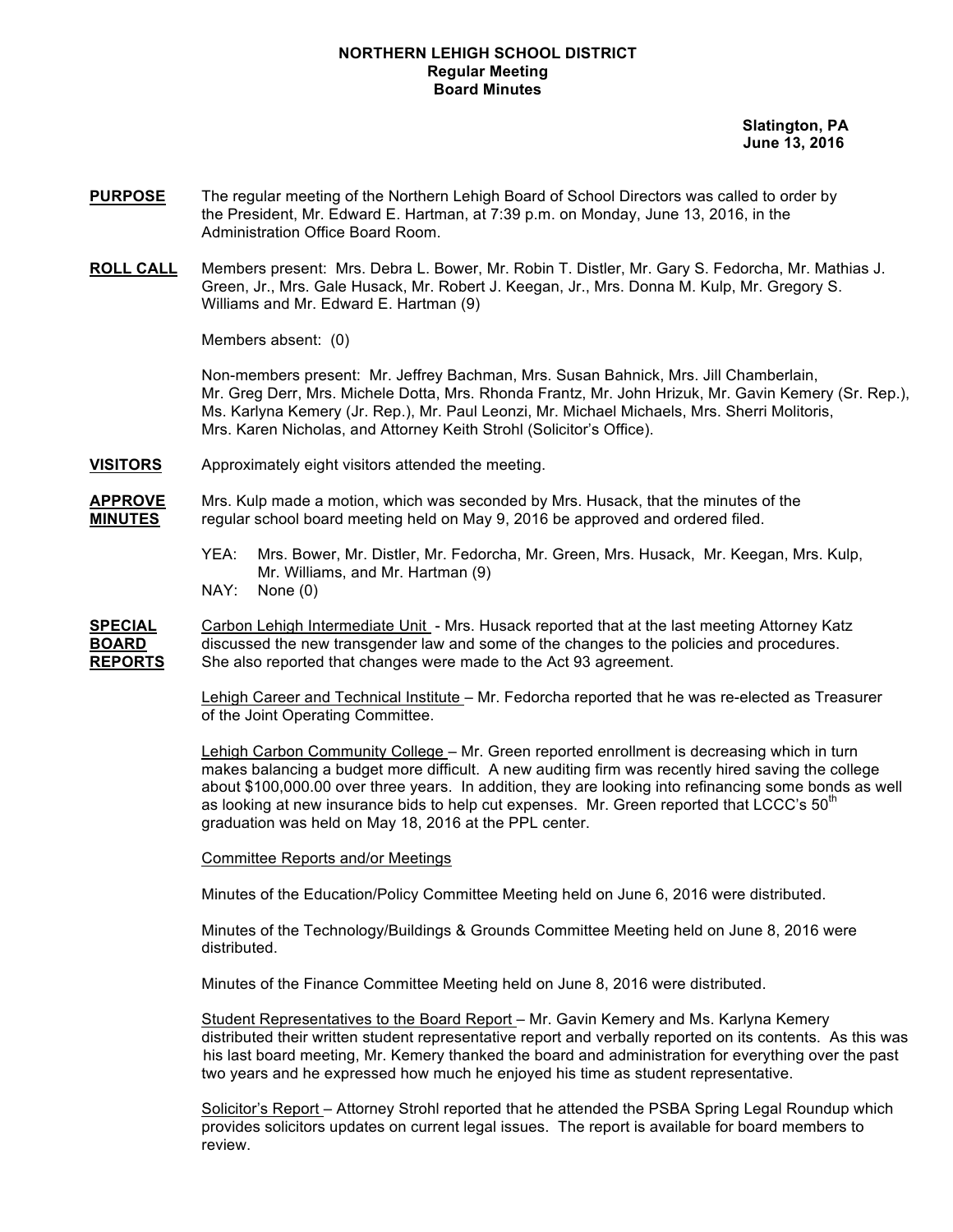| <b>SPECIAL</b><br><b>BOARD</b><br><b>REPORTS</b><br><u>(cont.)</u> | Business Manager's Report – Mrs. Frantz reported that they were informed at a recent meeting that<br>the state budget will probably be delayed. Pension reform is the hot topic but at this time it will not.<br>affect the employer contribution. Mrs. Frantz added that at the board seats is a report from Moody's<br>Investor Service about the school district. This report will be discussed further at the next Finance<br>Committee meeting. |                                                                                                                                                                                                                                                                                                                             |  |  |
|--------------------------------------------------------------------|------------------------------------------------------------------------------------------------------------------------------------------------------------------------------------------------------------------------------------------------------------------------------------------------------------------------------------------------------------------------------------------------------------------------------------------------------|-----------------------------------------------------------------------------------------------------------------------------------------------------------------------------------------------------------------------------------------------------------------------------------------------------------------------------|--|--|
|                                                                    | Mrs. Molitoris reported that the 2016-2017 final budget is on the agenda this evening for approval with<br>a 1.5% increase which was recommended by the Finance Committee. Mrs. Molitoris noted that under<br>Financial letter "G", First Niagara bank was sold to Key Bank, NA which should also be approved. The<br>merger should be complete by October.                                                                                          |                                                                                                                                                                                                                                                                                                                             |  |  |
|                                                                    | Superintendent's Report - Mr. Michaels announced that graduation went smoothly and our students<br>were excellent. Mr. Michaels added that he challenged Gavin Kemery to think big in his future plans<br>because he is capable of greatness.                                                                                                                                                                                                        |                                                                                                                                                                                                                                                                                                                             |  |  |
|                                                                    | Mr. Michaels thanked Gavin Kemery for his outstanding service to the community and the Board of<br>Education as Student Representative for the past two years. Mr. Hartman presented him with a gift of<br>appreciation for his years of service to the Board of Education.                                                                                                                                                                          |                                                                                                                                                                                                                                                                                                                             |  |  |
|                                                                    | Mr. Hartman reported that an executive session was held prior to tonight's meeting to discuss<br>personnel issues.                                                                                                                                                                                                                                                                                                                                   |                                                                                                                                                                                                                                                                                                                             |  |  |
| <b>PERSONNEL</b>                                                   | Mr. Distler made a motion, which was seconded by Mr. Fedorcha, that the Board of Education<br>approves the following personnel items:                                                                                                                                                                                                                                                                                                                |                                                                                                                                                                                                                                                                                                                             |  |  |
| Resignation<br>K. Hubbs                                            | Accept the resignation of Kristin Hubbs from her position as 6 <sup>th</sup> grade teacher at Slatington<br>Elementary School effective the end of the work day June 10, 2016. Mrs. Hubbs has accepted a<br>position in another district.                                                                                                                                                                                                            |                                                                                                                                                                                                                                                                                                                             |  |  |
| Administrative<br>Transfer<br>Instructional                        | Jeremy Battista<br>From:<br>To:<br>Salary:<br>Effective:<br><b>Elizabeth Case</b><br>From:<br>To:                                                                                                                                                                                                                                                                                                                                                    | 6 <sup>th</sup> Grade Science Teacher Slatington Elementary<br>School<br>7 <sup>th</sup> Grade Life Science Teacher Middle School<br>No change in salary<br>August 22, 2016<br>8 <sup>th</sup> Grade Learning Support Teacher Middle School<br>$6th$ Grade Emotional Support Teacher Slatington<br><b>Elementary School</b> |  |  |
|                                                                    | Salary:<br>Effective:                                                                                                                                                                                                                                                                                                                                                                                                                                | No change in salary<br>August 22, 2016                                                                                                                                                                                                                                                                                      |  |  |
|                                                                    | Kayla Perkowski<br>From:<br>To:<br>Salary:<br>Effective:                                                                                                                                                                                                                                                                                                                                                                                             | Middle School Emotional Support Teacher<br>K-2 Life Skills Support Teacher - Peters Elementary School<br>No change in salary<br>August 22, 2016                                                                                                                                                                             |  |  |
|                                                                    | Amy Zeiser<br>From:<br>To:<br>Salary:<br>Effective:                                                                                                                                                                                                                                                                                                                                                                                                  | Learning Support Teacher Senior High School<br>6 <sup>th</sup> Grade Learning Support<br>No change in salary<br>August 22, 2016                                                                                                                                                                                             |  |  |

Family Medical Approve the request of employee #1510 to take a Family Medical Leave beginning on June 10, 2016, Leave for her own medical reasons. Employee is requesting to use accumulated sick days and upon exhaustion of sick days, she is requesting a family medical leave. Employee plans to return to her current position upon release from her physician.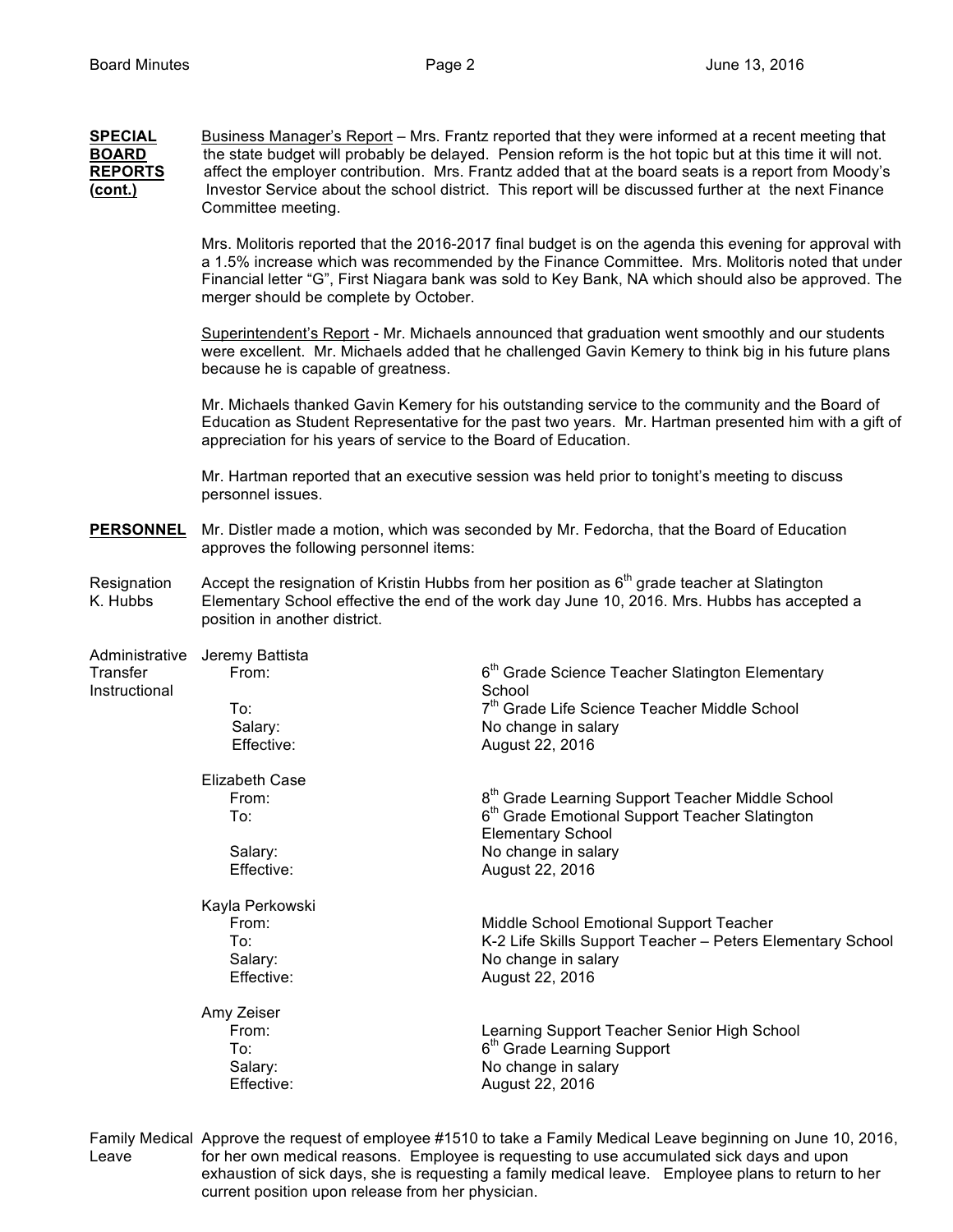| <b>PERSONNEL</b><br>(cont.)<br><b>Unpaid Leave</b>                            | Approve an eight week unpaid medical leave of absence for employee #7116 on or about<br>October 20, 2016 for the birth of a child. She plans to return to her current position upon<br>release from her attending physician.                                                                                                                                                                                                          |  |  |
|-------------------------------------------------------------------------------|---------------------------------------------------------------------------------------------------------------------------------------------------------------------------------------------------------------------------------------------------------------------------------------------------------------------------------------------------------------------------------------------------------------------------------------|--|--|
| Substitute-<br>Non-<br>Instructional<br>Aide/<br>Secretary                    | Approve the following individuals as substitute secretary/aide for the 2016-2017 school year at<br>the 2016-2017 substitute rate as approved on the Supplementary Personnel Salary Schedule:                                                                                                                                                                                                                                          |  |  |
|                                                                               | <b>Judith DeBias</b>                                                                                                                                                                                                                                                                                                                                                                                                                  |  |  |
| Senior High<br><b>Detention</b><br>Supervisors                                | Approve to appoint the following list of people as Secondary Detention Monitors in the Senior<br>High School for the 2016-2017 school year. Work will be on an as needed basis and compensation<br>will be at a salary of \$20.00 per hour worked.<br>Elizabeth Doll<br>Patricia Ingles                                                                                                                                               |  |  |
| Substitute<br><b>Detention</b><br>Supervisor                                  | Approve to appoint the following list of people as Substitute Secondary Detention Monitors for<br>the Senior High School for the 2016-2017 school year. Work will be on an as needed basis and<br>compensation will be at a salary of \$20.00 per hour worked:<br>Connie Check                                                                                                                                                        |  |  |
| Middle<br>School<br>Administrative<br>Detention                               | Approve to appoint Debra Knerr and Dawn Tulio as Administrative Detention Supervisors in<br>the Middle School. Mrs. Knerr will cover the Monday detentions from 2:20 p.m. to 3:20 p.m.<br>and Mrs. Tulio will cover the Wednesday detentions from 2:20 p.m. to 3:20 p.m. They will work<br>throughout the 2016-2017 school year on Mondays and Wednesdays that warrant detention<br>coverage. Salary will be \$20.00 per hour worked. |  |  |
| Co-Curricular<br>Appointment<br>2016-2017                                     | Colette Bourdreaux*<br>Senior High Fall Play Director<br>\$1,556.00<br>\$2,930.00<br>Colette Bourdreaux*<br>Senior High Spring Musical Director<br>*Pending Verification of Missing Personnel Documents                                                                                                                                                                                                                               |  |  |
| Co-Curricular<br><b>Volunteers</b><br>2016-2017                               | Britani Pristash*<br>Assistant Field Hockey Coach<br>Shawn Wanamaker<br>Assistant Field Hockey Coach<br>*Pending Verification of Missing Personnel Documents                                                                                                                                                                                                                                                                          |  |  |
|                                                                               | YEA:<br>Mrs. Bower, Mr. Distler, Mr. Fedorcha, Mr. Green, Mrs. Husack, Mr. Keegan, Mrs. Kulp,<br>Mr. Williams, and Mr. Hartman (9)<br>NAY:<br>None $(0)$                                                                                                                                                                                                                                                                              |  |  |
| <b>POLICY</b>                                                                 | Mrs. Kulp made a motion, which was seconded by Mr. Williams, that the Board of Education<br>approves the following policy items: Mr. Williams clarified that policies listed under "B" are<br>being approved with a waiver of the second reading due to the need to have them in place by<br>June 30, 2016.                                                                                                                           |  |  |
| <b>Board Policy</b><br>First                                                  | Approve school board policy #212 - Pupils - Reporting Student Progress, as presented after first<br>reading.                                                                                                                                                                                                                                                                                                                          |  |  |
| Reading                                                                       | Approve school board policy #222 – Pupils – Tobacco Use, as presented after first reading.                                                                                                                                                                                                                                                                                                                                            |  |  |
|                                                                               | Approve school board policy #808 - Operations - Food Services, as presented after first reading.                                                                                                                                                                                                                                                                                                                                      |  |  |
|                                                                               | Approve school board policy #823 - Operations - Naloxone, as presented after first reading.                                                                                                                                                                                                                                                                                                                                           |  |  |
| <b>Board Policy</b><br><b>First Reading</b><br><b>Waive Second</b><br>Reading | Approval to waive the second reading of the following policies in order to meet the federal require-<br>ments in a timely manner:                                                                                                                                                                                                                                                                                                     |  |  |
|                                                                               | Approve and adopt school board policy #626 - Finances - Federal Fiscal Compliance plus attach-<br>ments as presented.                                                                                                                                                                                                                                                                                                                 |  |  |
|                                                                               | Approve and adopt school board policy #626.1 - Finances - Travel Reimbursement - Federal<br>Programs, as presented.                                                                                                                                                                                                                                                                                                                   |  |  |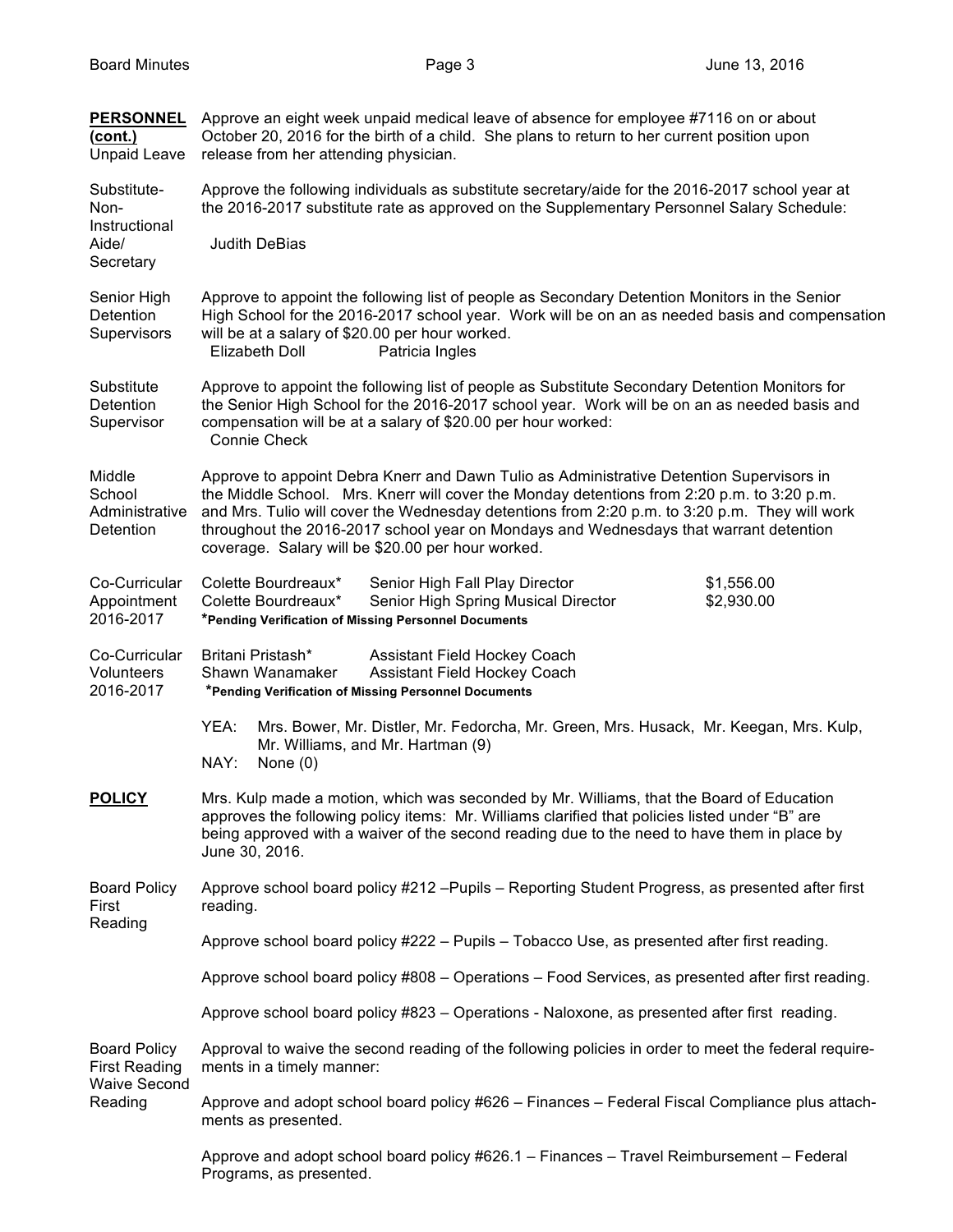| <b>POLICY</b>                                            | Approve and adopt school board policy #827 – Operations – Conflict of Interest, as presented.                                                                                                                                                                                                                                                                                                  |  |  |  |
|----------------------------------------------------------|------------------------------------------------------------------------------------------------------------------------------------------------------------------------------------------------------------------------------------------------------------------------------------------------------------------------------------------------------------------------------------------------|--|--|--|
| (cont.)<br>Non-Resident<br><b>Students</b>               | Approve the request of the parent of a senior student at the High School, who is moving<br>out of the school district, to allow their student to finish the 2015-2016 school year in Northern<br>Lehigh School District in accordance with school board policy #202.                                                                                                                           |  |  |  |
|                                                          | Approve the request of the parent of a third grade student at Slatington Elementary<br>School, who is moving out of the school district, to allow their student to finish the 2015-2016<br>school year in Northern Lehigh School District in accordance with school board policy #202.                                                                                                         |  |  |  |
| Homebound<br>Instruction                                 | It is recommended that the Board of Education grant homebound instruction for a 12 <sup>th</sup> grade<br>student, Student No. 1690035 for five hours per week, effective May 9, 2016 and continuing until the<br>end of the 2015-2016 school year.                                                                                                                                            |  |  |  |
| List of<br>Organizations                                 | In accordance with School Board Policy #707, approve the list of organizations and their<br>appropriate group designation as presented by the Director of Support Services.                                                                                                                                                                                                                    |  |  |  |
| Student<br>Represent-<br>ative to the<br>Board           | Approve Tori Csanadi as Student Representative to the Board for the 2016-2017 school<br>year. Tori has been appointed as the junior representative to the board and will serve<br>from September 2016 through June 2017. Karlyna Kemery will serve as the senior student<br>representative to the board until June 30, 2017.                                                                   |  |  |  |
| Delaware<br>Nat'l<br>Heritage<br>Marathon                | Grant permission, according to Board Policy #707, for the Delaware and Lehigh National & Lehigh<br>Heritage Corridor to use the High School gym and district's parking lot facilities on Sunday,<br>November 6, 2016 for the Delaware & Lehigh Heritage Half Marathon Run and Walk. They<br>anticipate participants will begin arriving by 5:30 AM and the event will conclude around 4:00 PM. |  |  |  |
| <b>Field Trips</b><br>Yearbook Club<br><b>July 24-26</b> | Senior High Yearbook Club - Yearbook Educational Camp - Gettysburg College, Gettysburg, PA,<br>July 24-26, 2016 – Registration and lodging for three students - \$900.00; and one advisor \$250.00;<br>Travel - \$133.49 for one advisor; Total Approximate Cost: \$1,283.49; Funding: Senior High<br>Yearbook Club.                                                                           |  |  |  |
|                                                          | YEA:<br>Mrs. Bower, Mr. Distler, Mr. Fedorcha, Mr. Green, Mrs. Husack, Mr. Keegan, Mrs. Kulp,<br>Mr. Williams, and Mr. Hartman (9)<br>NAY:<br>None $(0)$                                                                                                                                                                                                                                       |  |  |  |
| <b>CONFER-</b><br><b>ENCES</b>                           | Mr. Fedorcha made a motion, which was seconded by Mr. Williams, that the Board of Education<br>approves the following conference:                                                                                                                                                                                                                                                              |  |  |  |
|                                                          | Susan Bahnick - PA School Nutrition Programs Conference - July 31 - August 3, 2016 - The<br>Hershey Lodge - Hershey, PA - Travel - \$65.61; Meals - \$70.00 - Total Approximate Cost:<br>\$135.61 - Funding: Food Services Budget                                                                                                                                                              |  |  |  |
|                                                          | YEA:<br>Mrs. Bower, Mr. Distler, Mr. Fedorcha, Mr. Green, Mrs. Husack, Mr. Keegan, Mrs. Kulp,<br>Mr. Williams, and Mr. Hartman (9)<br>NAY:<br>None $(0)$                                                                                                                                                                                                                                       |  |  |  |
| <b>CURRIC-</b><br><b>ULUM AND</b><br><b>INSTRUC-</b>     | Mrs. Kulp made a motion, which was seconded by Mrs. Husack, that the Board of Education<br>approves the following curriculum and instruction item:                                                                                                                                                                                                                                             |  |  |  |
| <b>TION</b><br>Title I &<br>Title IIA-<br>2016-2017      | Approve to authorize proper officials to execute contracts for Title I and Title IIA for the 2016-<br>2017 school year.                                                                                                                                                                                                                                                                        |  |  |  |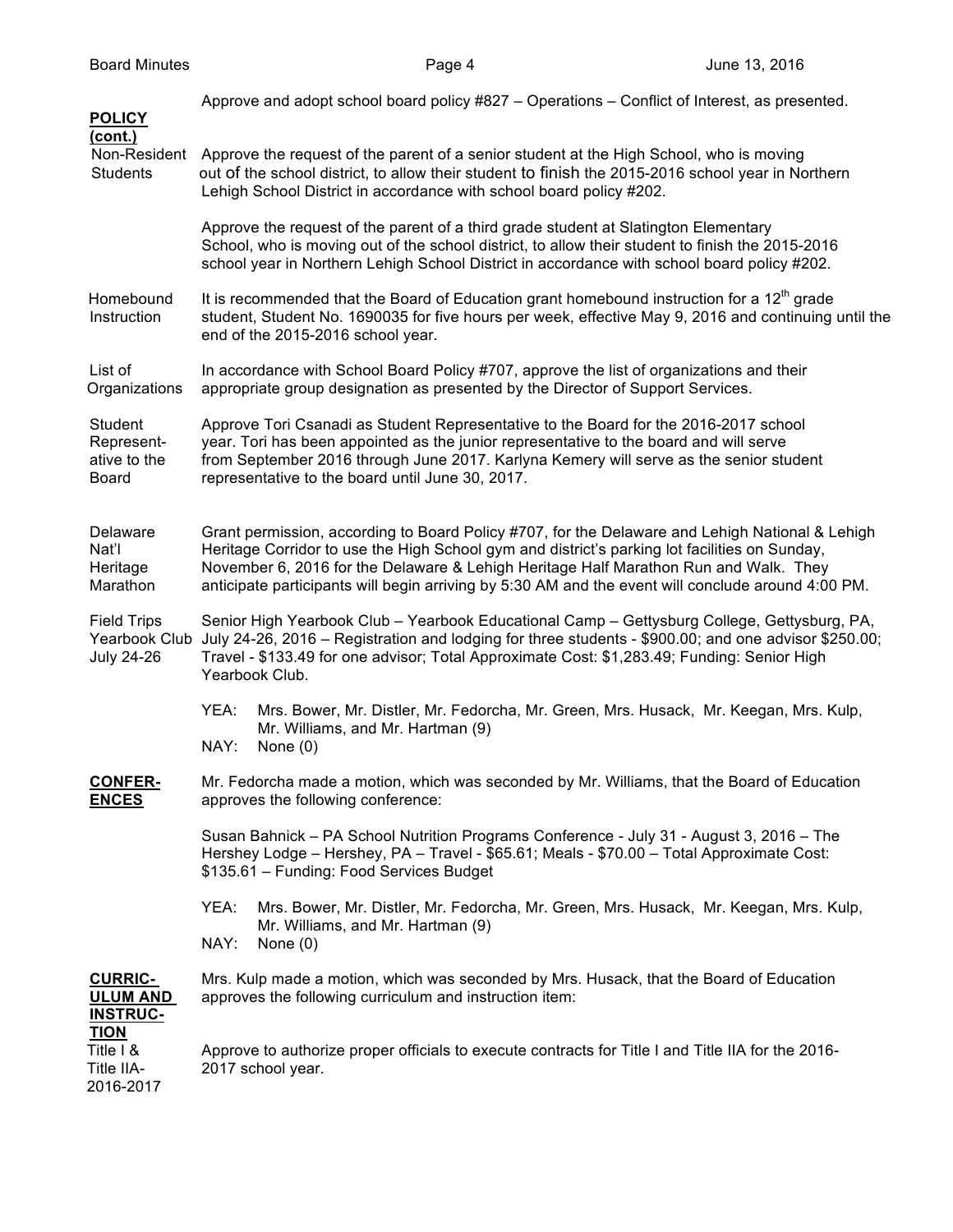| <b>CURRIC-</b><br><b>ULUM AND</b><br><b>INSTRUC-</b><br><b>TION</b><br>(cont.)<br><b>ESY Program</b><br>2016 | Approve to conduct an Extended School Year Program for special education students in our<br>district. Approve to employ teachers Ryan Stillwell and Everly Kesack, at a rate of \$30.00 per<br>hour, four hours per day. Approve to employ Instructional Assistants Andrea Thomson at a rate of<br>\$14.48 per hour; Stephanie Stillwell and Kathryn Showak at a rate of \$13.78 per hour;<br>Amanda Grozier at a rate of \$11.79 per hour; Heather Kuntz at a rate of \$12.82 per hour; and Tara<br>Hengst at a rate of \$13.90 per hour, for three hours per day, from July 11 - July 28, 2016. Approve<br>to employ Nurse Tracy Hoffman at a rate of \$30.00 per hour, three hours per day, from July 11-15,<br>July 20-21, and July 25-28, 2016. Approve to employ Nurse Dawn Tulio at a rate of \$20.66 per<br>hour, three hours per day, July 18-19, 2016. |  |  |
|--------------------------------------------------------------------------------------------------------------|------------------------------------------------------------------------------------------------------------------------------------------------------------------------------------------------------------------------------------------------------------------------------------------------------------------------------------------------------------------------------------------------------------------------------------------------------------------------------------------------------------------------------------------------------------------------------------------------------------------------------------------------------------------------------------------------------------------------------------------------------------------------------------------------------------------------------------------------------------------|--|--|
| Dual Enroll-<br>ment<br>Agreement<br>2016-2017                                                               | Approve administration to enter into a partnership agreement with Lehigh Carbon Community<br>College in order to provide our students with greater options to earn concurrent high school/<br>college credit. The term of the Dual Enrollment Partnership Proposal between Northern Lehigh<br>School District and Lehigh Carbon Community College will be from August 19, 2016 - June 30,<br>2017.                                                                                                                                                                                                                                                                                                                                                                                                                                                               |  |  |
| Title I IU#21<br>Services<br>2015-2016                                                                       | Approve the final agreement with CLIU #21 for Title I Services for the 2015-2016 school year<br>in the amount of \$4,162.00.                                                                                                                                                                                                                                                                                                                                                                                                                                                                                                                                                                                                                                                                                                                                     |  |  |
| E-Learn 21<br>2016-2018                                                                                      | Authorize administration to renew a contract with the Carbon-Lehigh Intermediate Unit #21<br>for the eLearn 21 Virtual Learning Program partnership beginning July 1, 2016 through<br>June 30, 2018                                                                                                                                                                                                                                                                                                                                                                                                                                                                                                                                                                                                                                                              |  |  |
| <b>CLIU</b><br><b>Driver</b><br>Education                                                                    | Approve to authorize proper officials to ratify a contractual agreement between the Northern<br>Lehigh School District and the Carbon Lehigh Intermediate Unit #21 to continue the Student Driver<br>Education Program at no cost to the district, effective July 1, 2016 through June 30, 2017.                                                                                                                                                                                                                                                                                                                                                                                                                                                                                                                                                                 |  |  |
| <b>NEW</b><br><b>BUSINESS</b>                                                                                | Mr. Fedorcha made a motion, which was seconded by Mrs. Kulp, that the Board of Education<br>approves the following New Business Item:                                                                                                                                                                                                                                                                                                                                                                                                                                                                                                                                                                                                                                                                                                                            |  |  |
| Contract for                                                                                                 | Approve a four year contract for the Business Managers, Mrs. Sherri Molitoris and Mrs. Rhonda<br>Business Mgrs. Frantz, effective July 1, 2016 - June 30, 2020.                                                                                                                                                                                                                                                                                                                                                                                                                                                                                                                                                                                                                                                                                                  |  |  |
| 2016-2020                                                                                                    | Mr. Green asked the Solicitor if a contract can be approved without having a physical copy.<br>Attorney Strohl replied that if the agreement is similar to what is in place and you know the essential<br>terms, it can be approved. Mr. Hartman stated that each board member will receive a copy and it is<br>still subject to final signatures.                                                                                                                                                                                                                                                                                                                                                                                                                                                                                                               |  |  |
|                                                                                                              | Roll call.<br>YEA:<br>Mrs. Bower, Mr. Distler, Mr. Fedorcha, Mrs. Husack, Mr. Keegan, Mrs. Kulp, Mr. Williams,                                                                                                                                                                                                                                                                                                                                                                                                                                                                                                                                                                                                                                                                                                                                                   |  |  |
|                                                                                                              | and Mr. Hartman (8)<br>NAY:<br>Mr. Green (1)<br>Motion carried.                                                                                                                                                                                                                                                                                                                                                                                                                                                                                                                                                                                                                                                                                                                                                                                                  |  |  |
| <b>FINANCIAL</b>                                                                                             | Mr. Fedorcha made a motion, which was seconded by Mrs. Kulp, that the Board of Education<br>approves the following financial items:                                                                                                                                                                                                                                                                                                                                                                                                                                                                                                                                                                                                                                                                                                                              |  |  |
| Financial<br>Reports                                                                                         | Approve the following financial reports:<br>General Fund Account month of May<br>NLMS Student Activities Account month of May<br>NLHS Student Activities and Scholarship Account month of May                                                                                                                                                                                                                                                                                                                                                                                                                                                                                                                                                                                                                                                                    |  |  |
| List of<br><b>Bills</b>                                                                                      | Approve the Following List of Bills:<br>General Fund months of May and June<br>Cafeteria Fund months of May and June<br>Refreshment Stand month of May                                                                                                                                                                                                                                                                                                                                                                                                                                                                                                                                                                                                                                                                                                           |  |  |
| <b>Budgetary</b><br>Transfers                                                                                | Allow business office to complete budgetary transfers for the 2015-2016 end of year audit.                                                                                                                                                                                                                                                                                                                                                                                                                                                                                                                                                                                                                                                                                                                                                                       |  |  |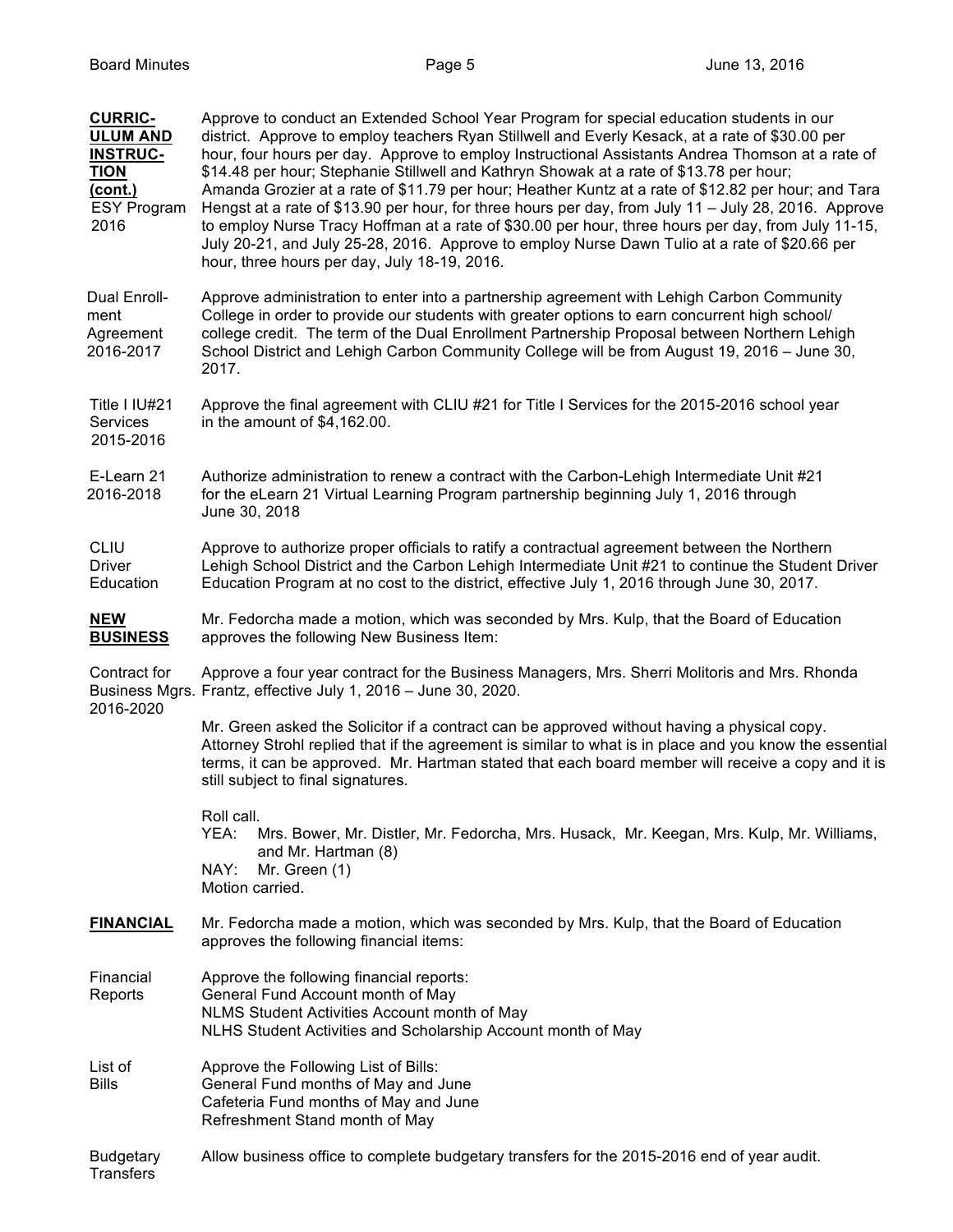| <b>FINANCIAL</b><br>(cont.)<br>Willis of<br>Pennsylvania<br>Ins.Broker        | Appoint Willis of Pennsylvania, Inc. as the district insurance broker for Property, Casualty,<br>& Liability insurance for the 2016-2017 school year.                                                                                                                                                                                                                                                                                                                                                                                                               |                                                                                                               |  |
|-------------------------------------------------------------------------------|---------------------------------------------------------------------------------------------------------------------------------------------------------------------------------------------------------------------------------------------------------------------------------------------------------------------------------------------------------------------------------------------------------------------------------------------------------------------------------------------------------------------------------------------------------------------|---------------------------------------------------------------------------------------------------------------|--|
| <b>District</b><br>Insurances                                                 | Award insurance coverage for the 2016-2017 school year to the following companies:                                                                                                                                                                                                                                                                                                                                                                                                                                                                                  |                                                                                                               |  |
|                                                                               | Commercial Package and Automobile (Vehicle Liability, General Liability Property Insurance<br>and Boiler and Machinery) Graphic Arts (UTICA) National Insurance Company - \$79,076.00. The<br>premium is an increase of \$1,631.00 over last year's rate.                                                                                                                                                                                                                                                                                                           |                                                                                                               |  |
|                                                                               | Commercial Umbrella Liability Insurance - North River Insurance Company - \$17,848.00. The premium<br>is an increase of \$530.00 over last year's rate.                                                                                                                                                                                                                                                                                                                                                                                                             |                                                                                                               |  |
|                                                                               | School Leaders Error and Omissions Liability - National Union Fire Insurance Company - \$30,598.00.<br>There is no premium increase from last year's rate.                                                                                                                                                                                                                                                                                                                                                                                                          |                                                                                                               |  |
| Worker's<br>Compensation<br><b>School District</b><br>Insurance<br>Consortium | Appoint School District's Insurance Consortium as the district's Workers' Compensation<br>carrier for the 2016-2017 school year at an estimated premium of \$79,119.00, approximately<br>a \$12,474.00 decrease. This amount is an estimated total, final cost is based on actual payroll<br>figures.                                                                                                                                                                                                                                                               |                                                                                                               |  |
| <b>District</b><br>Financial<br>Institutions                                  | Authorize the following financial institutions to act as approved depositories for school district<br>funds and or temporary investments. The Northern Lehigh School Board further authorizes the<br>following financial institutions to transfer funds on deposit to any other bank for the credit of the<br>Northern Lehigh School District. The Board further authorizes the Business Manager and/or<br>Superintendent to enter into agreements, supplements or amendments to agreements to implement<br>the foregoing operations for the 2016-2017 school year. |                                                                                                               |  |
|                                                                               | First Niagara<br>Wells Fargo National Bank<br><b>TD Wealth</b><br><b>Embassy Bank</b><br>KeyBank, NA                                                                                                                                                                                                                                                                                                                                                                                                                                                                | <b>Prudential-Bache Government Securities Trust</b><br>Pennsylvania Local Government Investment Trust (PLGIT) |  |
| Payment of<br>Bills In<br>July                                                | Approve to grant permission to the business office to pay general fund and capital projects bills<br>that are scheduled for payment during the month of July as required by contract. There is no<br>scheduled board meeting in July.                                                                                                                                                                                                                                                                                                                               |                                                                                                               |  |
| Esped<br>Contract<br>2016-2019                                                | Approve to authorize proper officials to enter into an agreement between the Northern Lehigh School<br>District and esped.com, Inc. for the purpose of providing web-based applications for planning,<br>reporting, monitoring and archiving student data in compliance with federal and state mandated<br>regulations. The cost for these services will be \$11,200.00 for the 2016-2017 school year and \$2,800<br>per year for the 2017-2018 and 2018-2019 school years.                                                                                         |                                                                                                               |  |
| <b>KRE Security</b><br>Agreement<br>2016-2017                                 | Approve to authorize proper officials to enter into an agreement between the Northern<br>Lehigh School District and KRE Security/Investigations, Inc., for the purpose of providing<br>security-related professional services on an as needed basis for sporting events for the 2016-<br>2017 school year.                                                                                                                                                                                                                                                          |                                                                                                               |  |
| <b>Board</b><br>Secretary &<br>Treasurer<br><b>Bonds</b><br>2016-2017         | Pennsylvania, Inc.                                                                                                                                                                                                                                                                                                                                                                                                                                                                                                                                                  | Approve to renew the following expiring bonds for the 2016-2017 fiscal year through Willis of                 |  |
|                                                                               | A \$50,000 Board Secretary Bond for the term of July 1, 2016 to July 1, 2017 at an annual<br>premium of \$175.00.                                                                                                                                                                                                                                                                                                                                                                                                                                                   |                                                                                                               |  |
|                                                                               | A \$50,000 Board Treasurer Bond for the period July 1, 2016 to July 1, 2017 at an annual premium cost<br>of \$269.00.                                                                                                                                                                                                                                                                                                                                                                                                                                               |                                                                                                               |  |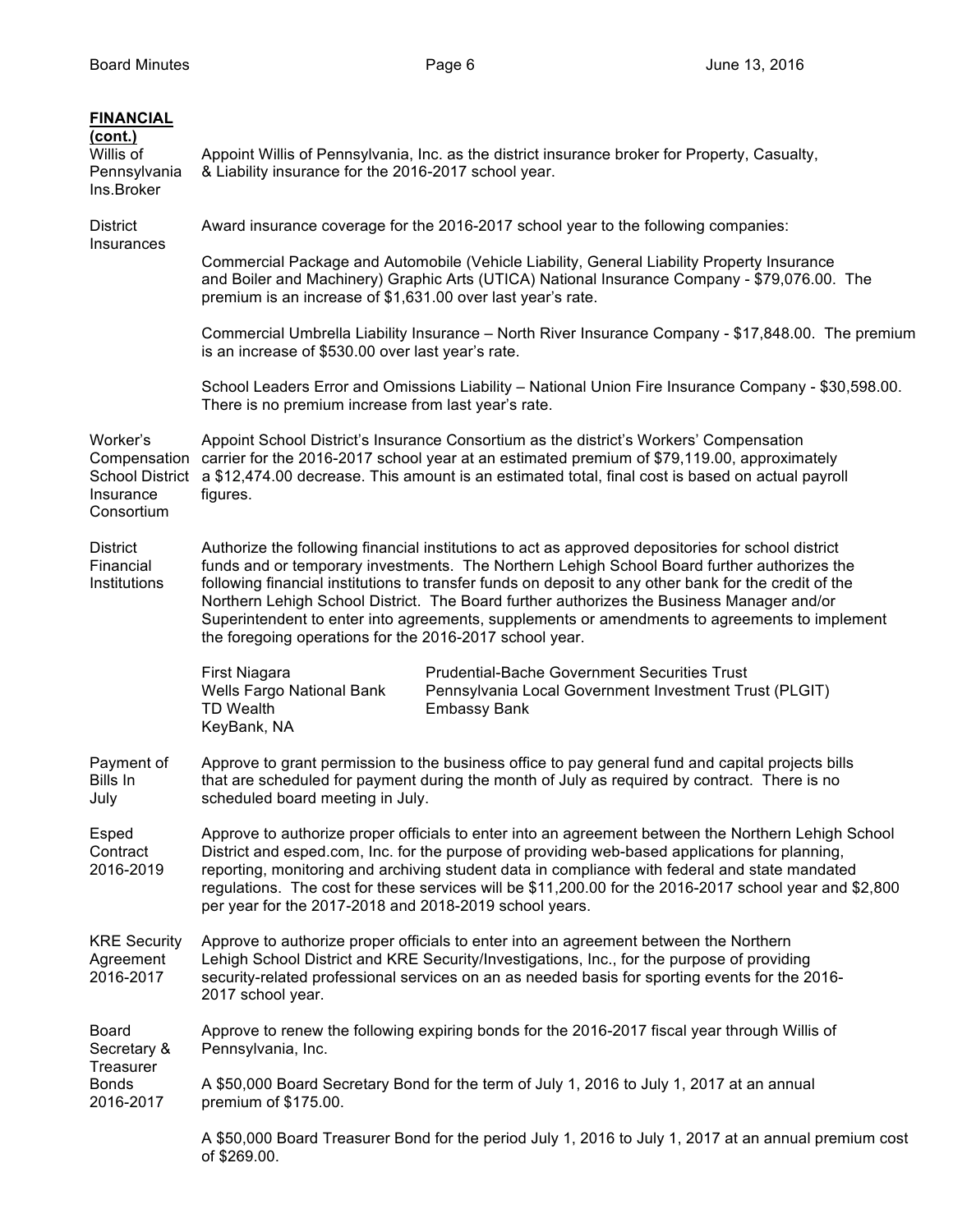| <b>FINANCIAL</b><br>(cont.)<br>California<br><b>First Leasing</b><br>Corporation<br>Computer<br>Leasing | Upon final approval of the General Fund Final 2016-2017 budget, approve the lease from<br>California First Leasing Corporation 18201 Von Karman Avenue, Suite 800 Irvine, CA 92612 for<br>\$50,000 per year with a lease term of 36 months and a one (\$1) dollar buyout option at end of the<br>lease agreement. The lease will be used for the purchase of replacement laptop computers for<br>two (2) Middle School math laptop carts; replace laptops in a High School laptop cart; replace a<br>color printer in the High School Library; replace projectors in the High School; and replace laptops<br>with ChromeBooks in First and Second grades in Peters Elementary. |                                                        |  |
|---------------------------------------------------------------------------------------------------------|--------------------------------------------------------------------------------------------------------------------------------------------------------------------------------------------------------------------------------------------------------------------------------------------------------------------------------------------------------------------------------------------------------------------------------------------------------------------------------------------------------------------------------------------------------------------------------------------------------------------------------------------------------------------------------|--------------------------------------------------------|--|
| Commit<br>Assign<br><b>Fund Balance</b>                                                                 | Approve to commit and/or assign portions of the June 30, 2016 fund balance for the<br>following purposes (actual amounts to be determined after completion of the 2015-2016 end of year<br>audit):                                                                                                                                                                                                                                                                                                                                                                                                                                                                             |                                                        |  |
|                                                                                                         | <b>PSERS</b> Increase<br><b>Health Insurance Premiums</b><br>Technology                                                                                                                                                                                                                                                                                                                                                                                                                                                                                                                                                                                                        | <b>Replacement Equipment</b><br>Long Range Maintenance |  |
| <b>CLIU #21</b><br>Overdrive<br>Agreement<br>2016-2017                                                  | Allow administration to sign the agreement for the CLIU Overdrive Consortium for the 2016-2017<br>school year to provide e-books, audiobooks and other digital content at a cost of \$2,166.66                                                                                                                                                                                                                                                                                                                                                                                                                                                                                 |                                                        |  |
| Supplemental<br>Salary<br>Schedule                                                                      | Approve the Supplemental Personnel Salary Schedule for the 2016-2017 school year as<br>presented.                                                                                                                                                                                                                                                                                                                                                                                                                                                                                                                                                                              |                                                        |  |
| <b>Rooftop Units</b><br>Replacement<br>Award - JBM<br>Mechanical                                        | Approve the awarding of bid on the replacement of three rooftop units on the Peters Elementary<br>gym roof to J.B.M. Mechanical, Inc. as recommended by Snyder Hoffman Associates, Inc., at a<br>cost of \$149,000.00. This project is budgeted in the 2016-2017 general fund budget.                                                                                                                                                                                                                                                                                                                                                                                          |                                                        |  |
| Blackboard<br>Connect<br>Agreement                                                                      | Allow administration to continue the agreement with Blackboard Connect for a School to Parent<br>communication system at a yearly cost of \$2,736.00. There is no increase over last year's cost.                                                                                                                                                                                                                                                                                                                                                                                                                                                                              |                                                        |  |
| Homestead/<br>Farmstead<br>Resolution                                                                   | Approve the following Homestead/Farmstead Resolution, as presented.                                                                                                                                                                                                                                                                                                                                                                                                                                                                                                                                                                                                            |                                                        |  |
|                                                                                                         | <b>NORTHERN LEHIGH SCHOOL DISTRICT</b><br>2016 Homestead and Farmstead Exclusion Resolution                                                                                                                                                                                                                                                                                                                                                                                                                                                                                                                                                                                    |                                                        |  |

**RESOLVED**, by the Board of School Directors of the Northern Lehigh School District, that homestead and farmstead exclusion real estate tax assessment reductions are authorized for the school year beginning July 1, 2016, under the provisions of the Homestead Property Exclusion Program Act (part of Act 50 of 1998) and the Taxpayer Relief Act (Act 1 of 2006), as follows:

- 1. **Aggregate amount available for homestead and farmstead real estate tax reduction.** The following amounts are available for homestead and farmstead real estate tax reduction for the school year beginning July 1, 2016:
	- a. **Gambling tax funds.** The Pennsylvania Department of Education (PDE) has notified the School District that PDE will pay to the School District during the school year pursuant to Act 1, 53 P.S. § 6926.505(b), as a property tax reduction allocation funded by gambling tax funds, the amount of \$946,069.51 plus an additional \$99, which was undistributed school year beginning July 1, 2015, for a total amount of \$946,168.51.
	- b. **Philadelphia tax credit reimbursement funds**. PDE has notified the School District that PDE will pay to the School District during the school year pursuant to Act 1, 53 P.S. § 6926.324(3), as reimbursement for Philadelphia tax credits claimed against the School District earned income tax by School District resident taxpayers, the amount of \$6,477.98.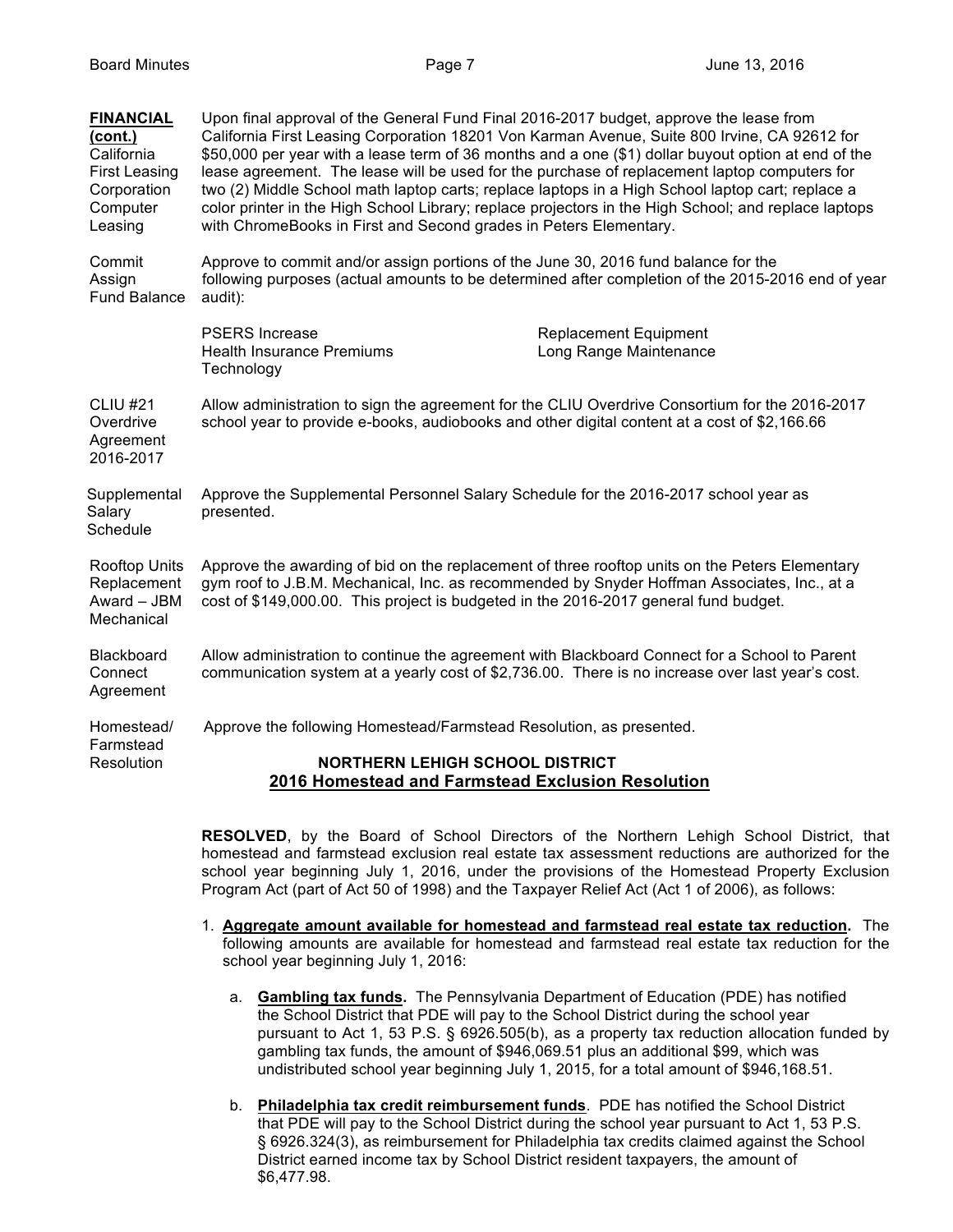- **FINANCIAL** c**. Aggregate amount available.** Adding these amounts, the aggregate amount available **(cont.)** during the school year for real estate tax reduction is \$952,646.49.
	- 2. **Homestead/farmstead numbers.** Pursuant to Act 50, 54 Pa. C.S. § 8584(i), and Act P.S. §  $6926.341(q)(3)$ , the County has provided the School District with a certified report listing approved homesteads and approved farmsteads as follows:
		- a. **Homestead property number.** The number of approved homesteads within the School District is 3,672.
		- b. **Farmstead property number.** The number of approved farmsteads within the School District is 26.
		- c. **Homestead/farmstead combined number.** Adding these numbers, the aggregate number of approved homesteads and approved farmsteads is 3,698.
	- 3. **Real estate tax reduction calculation.** The school board has decided that the homestead exclusion amount and the farmstead exclusion amount shall be equal. Dividing the paragraph 1(c) aggregate amount available during the school year for real estate tax reduction of \$952,646.49 by the paragraph 2(c) aggregate number of approved homesteads and approved farmsteads of 3,698 (before considering the assessed value of approved homesteads and approved farmsteads having an assessed value below the preliminary calculation of the maximum real estate assessed value reduction amount to be established as the homestead and farmstead exclusion amount), the preliminary calculation of the maximum real estate tax reduction amount applicable to each approved homestead and to each approved farmstead is \$257.61.

Based on calculations provided by the School District Business Office from the best available information and carefully evaluated by the School Board, considering the assessed value of approved homesteads and approved farmsteads having an assessed value below the preliminary calculation of the maximum real estate assessed value reduction amount to be established as the homestead exclusion and the farmstead exclusion amount, an additional aggregate amount of \$21,278.17 will be available during the school year for real estate tax reduction applicable to approximately 3,504 homesteads and farmsteads, resulting in an additional real estate tax reduction amount available for each homestead and farmstead of \$6.06. Adding this additional amount to the preliminary calculation of the maximum real estate tax reduction amount of \$257.61, the final maximum real estate tax reduction amount applicable to each approved homestead and to each approved farmstead is \$263.67.

4. **Homestead exclusion calculation.** Dividing the paragraph 3 maximum real estate tax

reduction amount of \$263.67 by the School District real estate tax rate of 21.2688 mills (.0212688) for Lehigh County and 63.2237 mills (.0632237) for Northampton County, the maximum real estate assessed value reduction to be reflected on tax notices as a homestead exclusion for each approved homestead is \$12,397 for Lehigh County or \$4,170 for Northampton County, and the maximum real estate assessed value reduction to be reflected on tax notices as a farmstead exclusion for each approved farmstead is \$12,397 for Lehigh County or \$4,170 for Northampton County.

5. **Homestead/farmstead exclusion authorization – July 1 tax bills.** The tax notice issued to the owner of each approved homestead within the School District shall reflect a homestead exclusion real estate assessed value reduction equal to the lesser of: (a) the Countyestablished assessed value of the homestead, or (b) the paragraph 4 maximum real estate assessed value reduction of \$12,397 for Lehigh County or \$4,170 for Northampton County. The tax notice issued to the owner of each approved farmstead within the School District shall reflect an additional farmstead exclusion real estate assessed value reduction equal to the lesser of: (a) the County-established assessed value of the farmstead, or (b) the paragraph 4 maximum real estate assessed value reduction of \$12,397 for Lehigh County or \$4,170 for Northampton County. For purposes of this Resolution, "approved homestead" and "approved farmstead" shall mean homesteads and farmsteads listed in the report referred to in paragraph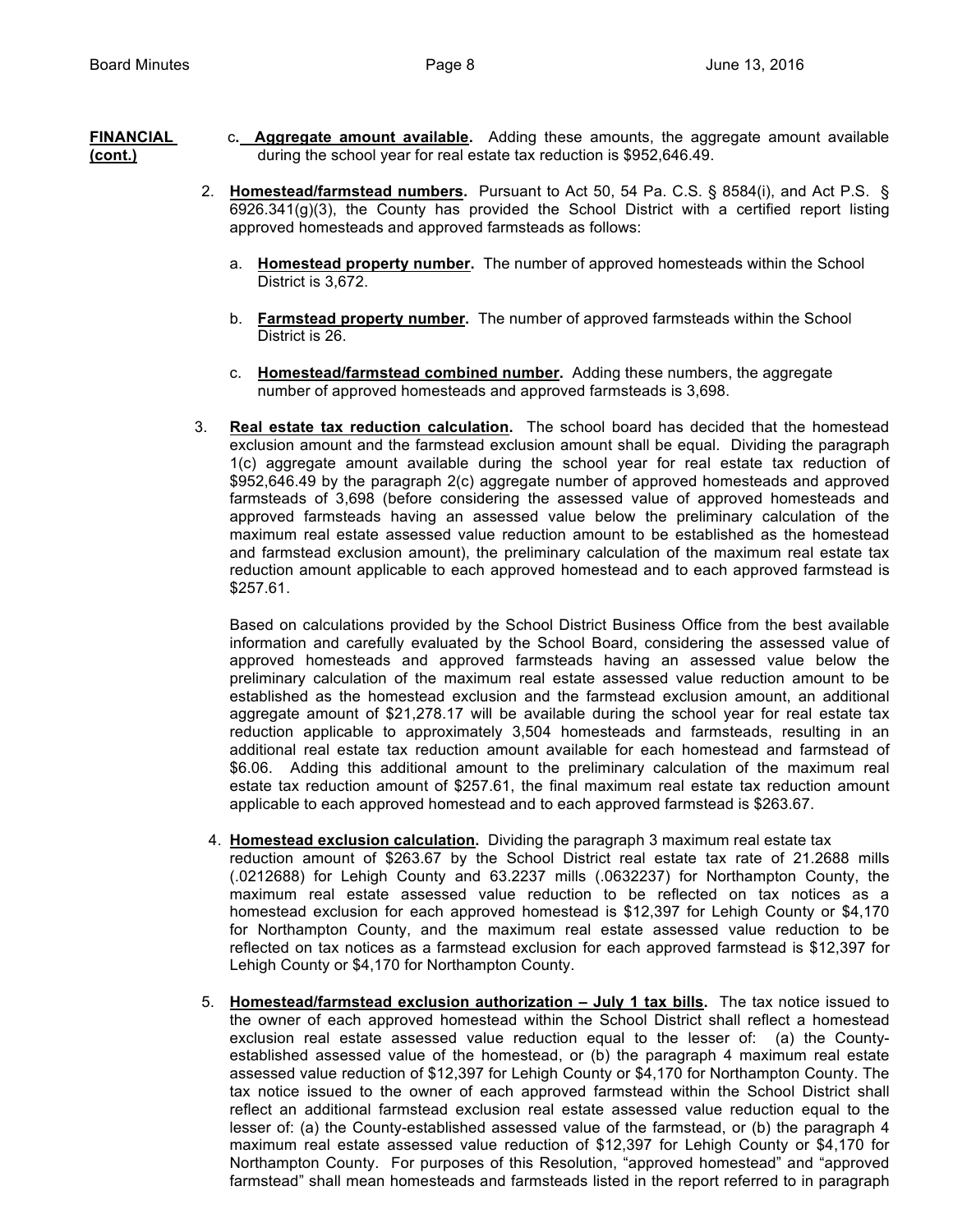2 above and received by the School District from the County Assessment Office on or before May 1 pursuant to Act 1, 53 P.S. § 6926.341(g)(3), based on homestead/farmstead applications filed with the

#### **FINANCIAL** County Assessment Office on or before March 1. This paragraph 5 will apply to tax notices issued **(cont**.) based on the initial tax duplicate used in issuing initial real estate tax notices for the school year, which will be issued on or promptly after July 1, and will not apply to interim real estate tax bills.

- YEA: Mrs. Bower, Mr. Distler, Mr. Fedorcha, Mr. Green, Mrs. Husack, Mr. Keegan, Mrs. Kulp, Mr. Williams, and Mr. Hartman (9)
- NAY: None (0)

# **INFOR-** Minutes of the Carbon Lehigh Intermediate Unit #21 Board of Directors meeting held on April 18, **MATION** 2016 were distributed.

Minutes of the Lehigh Carbon Community College Board of Trustees meeting held on April 7, 2016 and May 5, 2016 were distributed.

Minutes of the Lehigh Career & Technical Institute Joint Operating Committee meeting held on April 27, 2016, were distributed.

**ADOPTION** Mr. Williams made a motion, which was seconded by Mr. Distler, that the Board of **OF** Education adopts the general fund final budget of the Northern Lehigh School District **GENERAL** for the 2016-2017 school year in the amount of \$32,223,817.00. **FUND FINAL FOR**

- **BUDGET** 1. A 21.2688 millage rate for Lehigh County and a 63.2237 millage rate for Northampton County.
- **2016-2017** 2. A \$5.00 Resident Per Capita Tax, taxable on 18 year olds and over based on Section 679 of the School Code of 1949. No change from 2015-2016.
	- 3. Taxes under Act 511 with no changes from 2015-2016:
		- a. A 1% Earned Income Tax shared equally with coterminous municipalities.
		- b. A Realty Transfer Tax shared equally with the coterminous municipalities.
		- c. A \$5.00 Resident Per Capita Tax taxable on residents age 18 and over.
		- d. A \$5.00 Local Service Tax (formerly Emergency and Municipal Services Tax)

### **RECOMMENDATION…. That the Board of Education adopts the 2016-2017 Northern Lehigh School District Budget.**

Roll call.

YEA: Mrs. Bower, Mr. Distler, Mr. Fedorcha, Mrs. Husack, Mrs. Kulp, Mr. Williams, and Mr. Hartman (7) NAY: Mr. Green, Mr. Keegan (2) Motion carried.

## **RECOGNI-** Mr. Kemery gave a brief synopsis on the recent All Night Party and thanked everyone involved. **TION OF GUESTS**

## **ADJOURN-** Mr. Fedorcha made a motion, which was seconded by Mr. Keegan, that the regular meeting of **MENT** the Northern Lehigh School District Board of School Directors is adjourned at 8:03 p.m.

- YEA: Mrs. Bower, Mr. Distler, Mr. Fedorcha, Mr. Green, Mrs. Husack, Mr. Keegan, Mrs. Kulp, Mr. Williams, and Mr. Hartman (9)
- NAY: None (0)

Respectfully submitted,